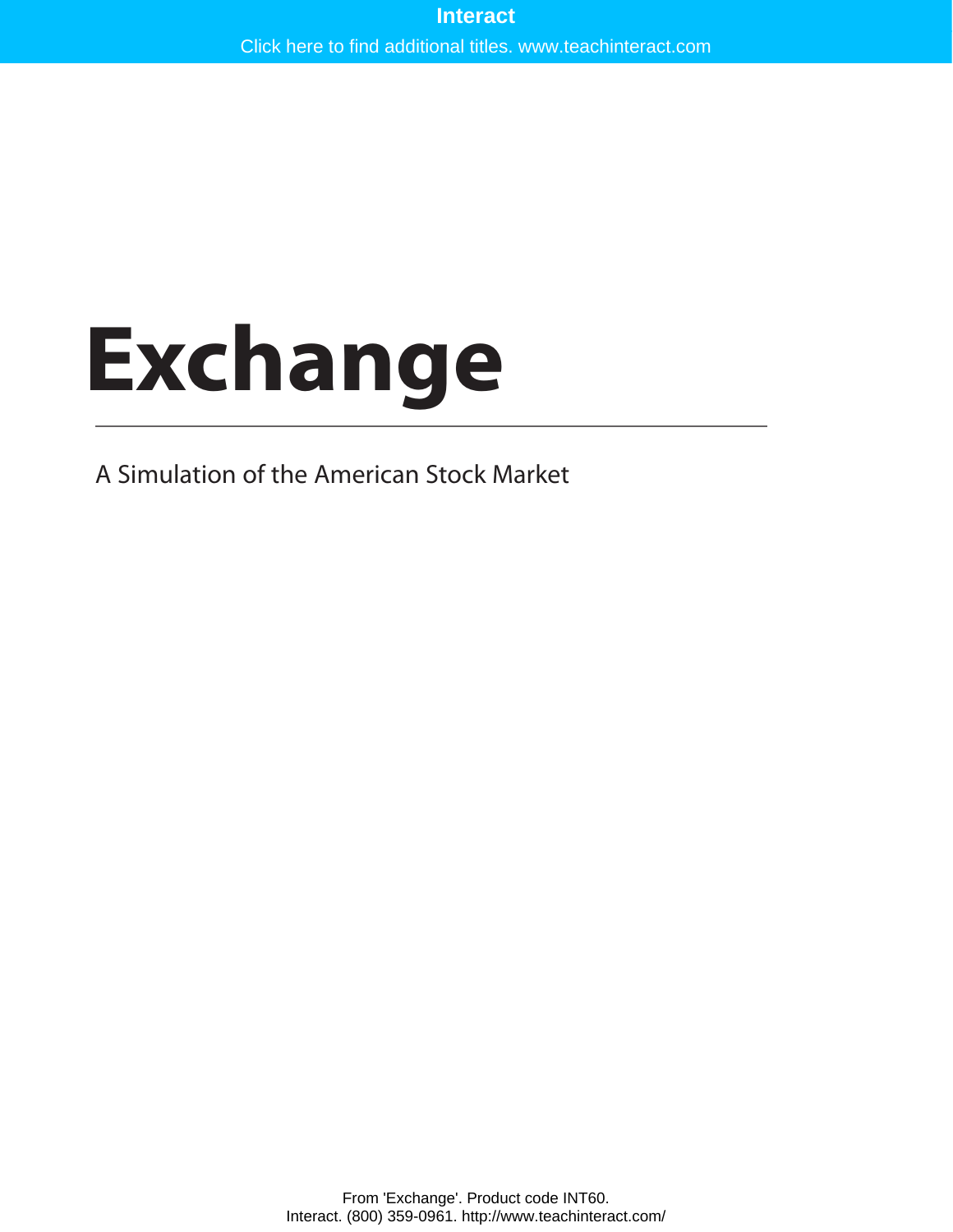

#### **About the author**

Andrea Jane Richardson Taylor, the author of *Exchange*, received her B.S. from Longwood College and her M.Ed. from the University of Virginia. She has served as a consultant on simulation and gaming for middle and high school teacher in-service training sessions.

**©1976 Interact 10200 Jefferson Blvd • P.O. Box 802 Culver City, CA 90232 Phone: (800) 359-0961 • www.teachinteract.com ISBN# 978-1-57336-049-4**

All rights reserved. Interaction Publishers Inc. grants permission to reproduce activity sheets and student handouts for classroom use. No other part of this publication may be reproduced in whole or in part, stored in a retrieval system or transmitted in any form or by any means—electronic, mechanical, photocopying, recording or otherwise—without prior written permission from the publisher.

From 'Exchange'. Product code INT60. Interact. (800) 359-0961. http://www.teachinteract.com/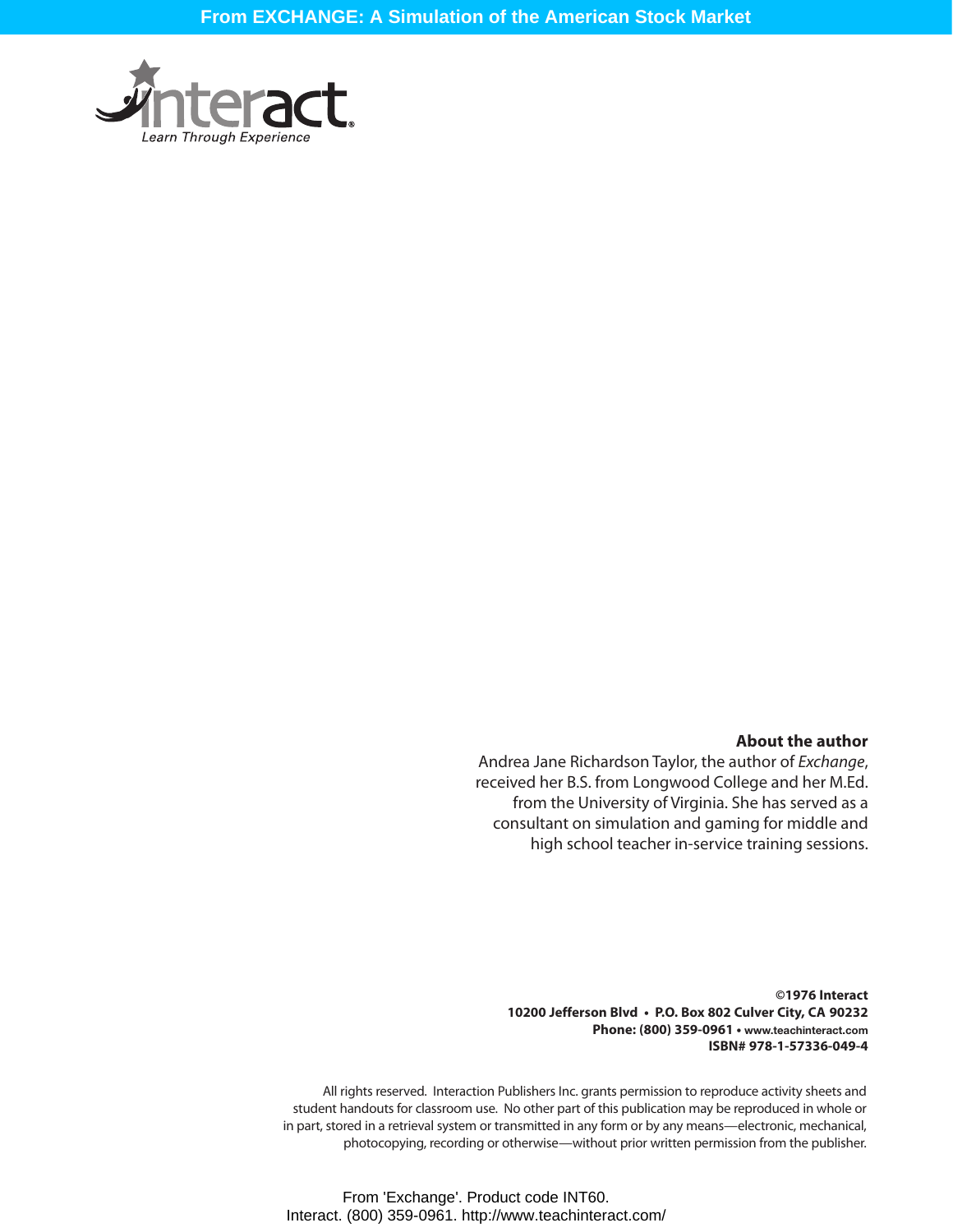**Contents**

#### **Table of Contents**  $\bullet$  $\bullet$

| Purpose 2          |
|--------------------|
| Overview 3         |
| Setup Directions 5 |

# **Daily Directions**

# **Reproducibles**

# **Student Guide**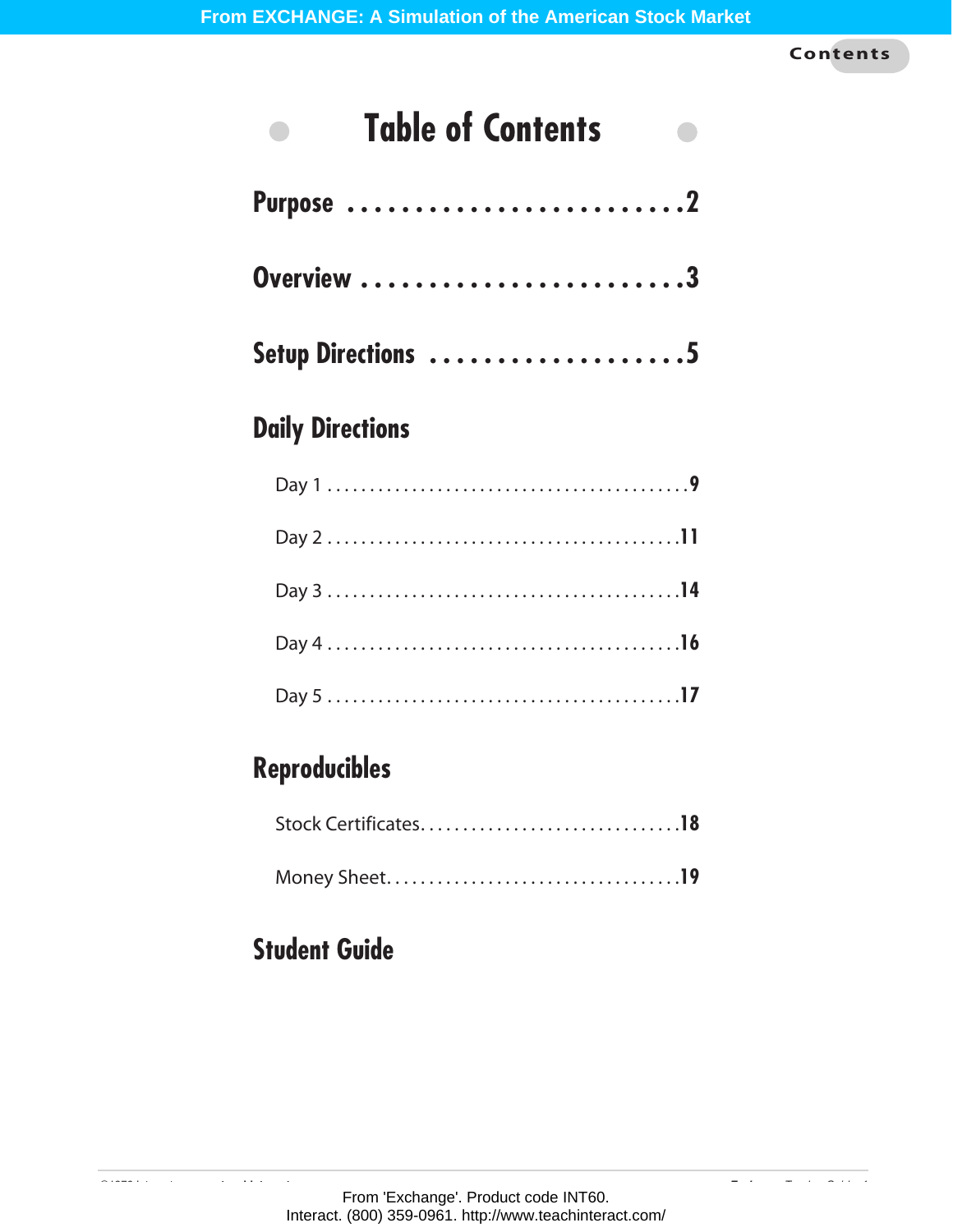#### **Purpose and Overview**



As the United States enters the twenty first century, it faces a world that is increasingly complex and interdependent politically, socially, and economically. This increasing complexity and interdependence is particularly evident on the economic front, where a multitude of factors must be balanced so that a degree of stability and prosperity can be achieved. These factors include natural resources, energy, technology, capital, labor, and governmental action. A paradigm of this balancing process is found in the stock market where all of these factors, and more, converge to cause the ups and downs of stock prices. The dynamic process of action and interaction among these forces and the varied interests of particular investors is what *Exchange* is all about. While playing *Exchange*, students gain an understanding of stock market mechanics and an appreciation for that array of economic forces which, in addition to affecting stock prices, have so much to do with the economic well-being of all Americans.

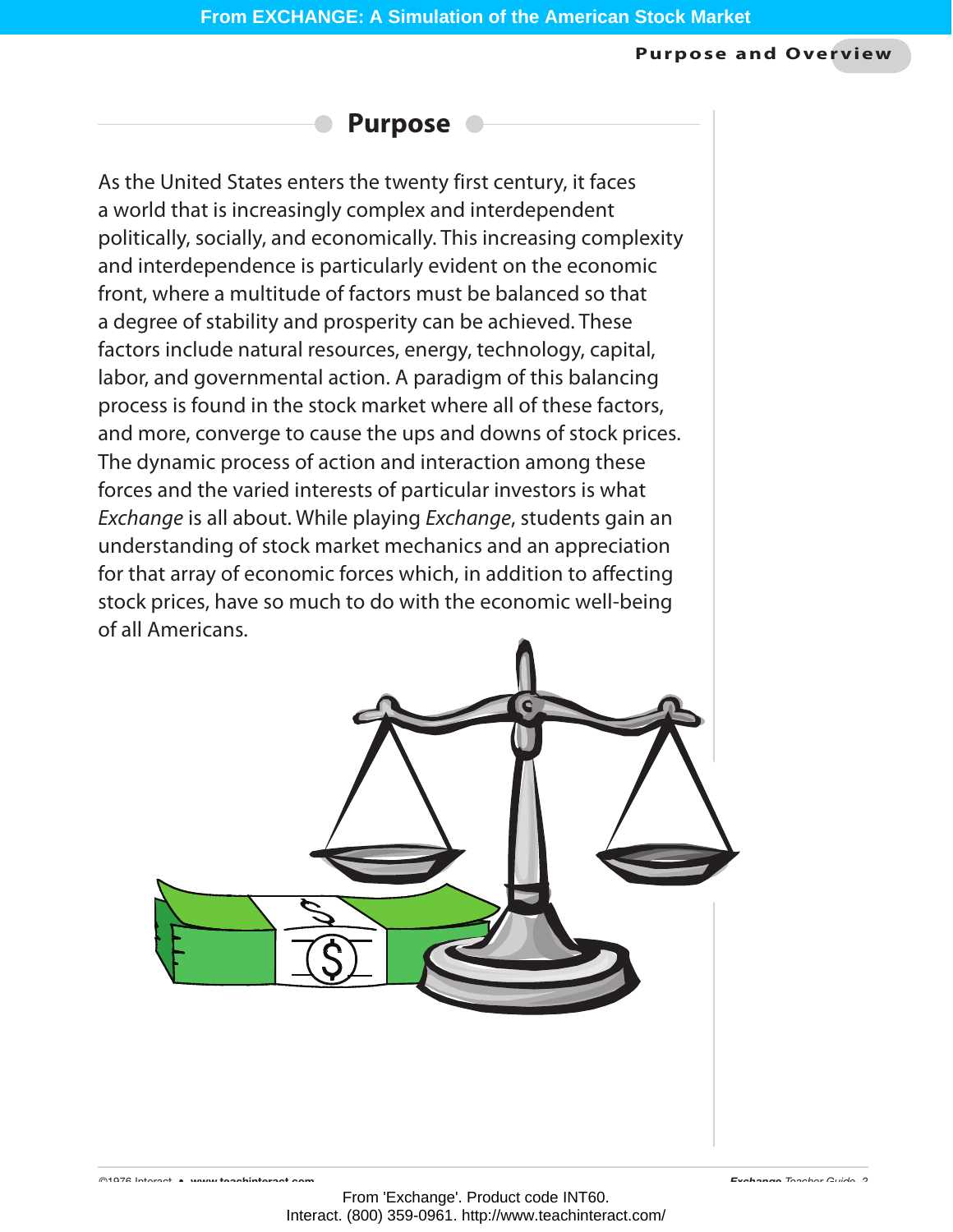#### **Purpose and Overview**

# **Overview**

This simulation is designed to last for approximately 5 to 6 class periods, but it may be easily extended if time permits. On Day 1, by way of introduction, the students are told that after several years of nationwide recession, encouraging economic recovery signs are appearing. The President is about to make a major economic speech which economists confidentially say will send stock and mutual fund prices soaring. Students then receive role identities as Individual Buyers, Foundation Directors, Mutual Fund Managers, Brokerage Firm Executives, and Exchange Accountants. They study their role descriptions and are asked to begin a portfolio with their first entry focusing on "What are my goals in this role?" To aid them in this answer, a detailed explanation of the Stock Exchange's operation is given in the STUDENT GUIDE.

On Day 2, stock and mutual fund prices are posted while money and stock certificates are handed out to give each investor a beginning portfolio. Early trading starts while investors begin formulating their investment strategies. Brokerage Firm Executives decide on their investment counseling fees and note the margin requirement for the day. Mutual Fund Managers meet to discuss their own investment strategies and ways to make their Funds attractive to potential customers. The second portfolio entry is started and includes the record of daily stock and mutual fund prices, as well as personal reactions to the day's events.

**Approximately 5–6 class periods**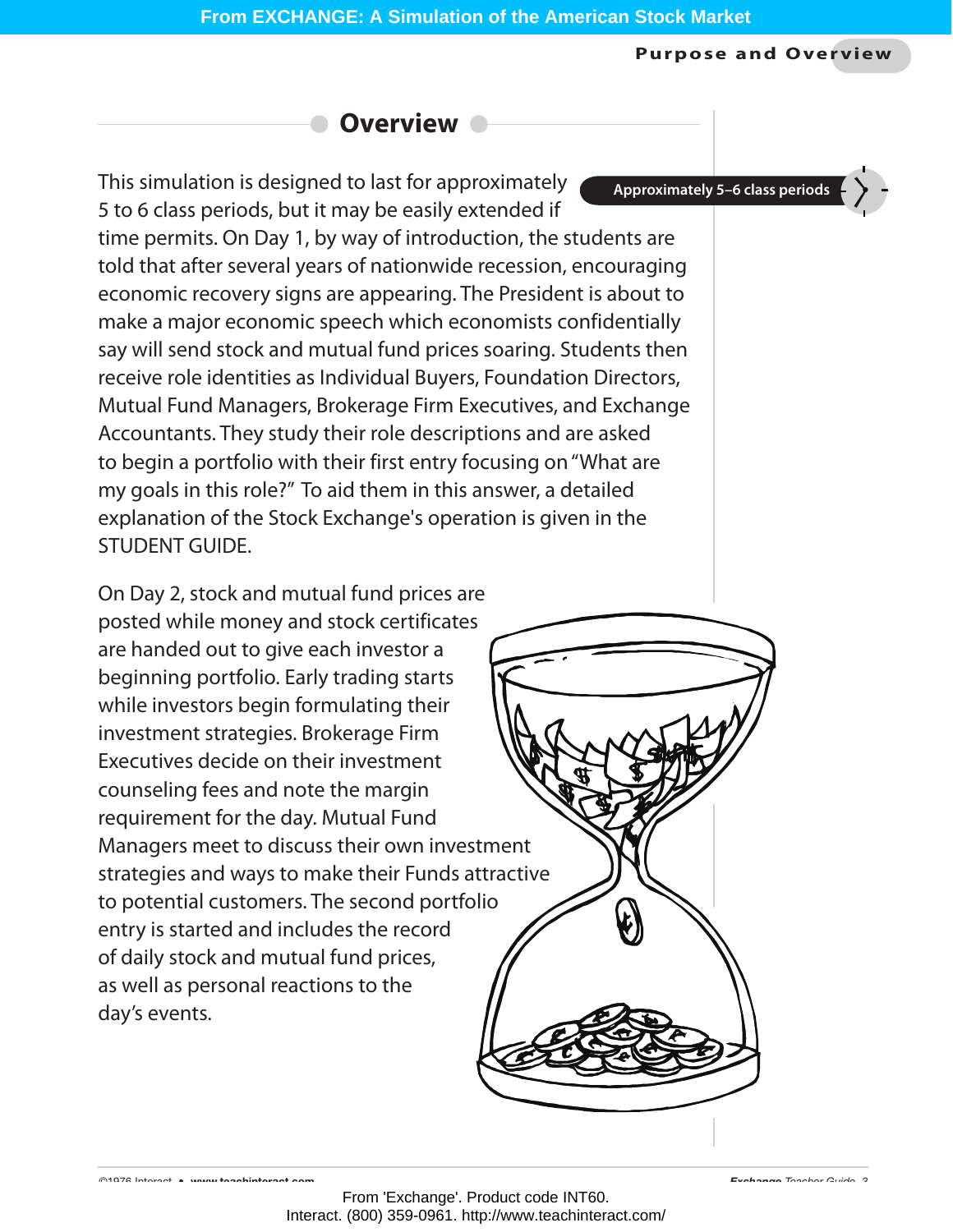#### **Purpose and Overview**

On Day 3, new stock and mutual fund prices are posted along with the day's margin requirement. Trading is in full-swing. Brokers are competing with each other to sell their services to investors. Mutual Fund Managers are employing persuasive tactics to sell their shares while simultaneously making their own Fund's investments. Foundation Directors are faced with the necessity of making careful, conservative investments in order not to panic the Exchange. RUMOR/CRISIS CARDS are circulated and affect prices. The third portfolio entry concerns why investments were made and what strategies were employed.

On Day 4, the final trading session starts after a noticeable rise in the prices of stocks and mutual funds. As the President's speech nears and more information leaks out, the margin requirement is raised in anticipation of heavy buying. A RUMOR CARD of a possible Middle East war temporarily slows trading while a later CRISIS CARD on decrease in the prime lending rate increases it again.

On Day 5, students begin to calculate their role's performance points after the point system is carefully reviewed by the instructor. After students finish their point calculations, debriefing begins. (*NOTE:* This simulation is not designed to have winners or losers. The calculation of points is just to give students an idea of their investment performance. This is a learning activity where students learn by participating. *This should be stressed in class*.) During the debriefing students reflect on the various factors that influenced their role-playing and investing strategies. By the end of debriefing, they will be more aware of how various investment strategies are formulated and employed by all types of investors. Finally, all portfolios are turned in to the instructor at the end of the session.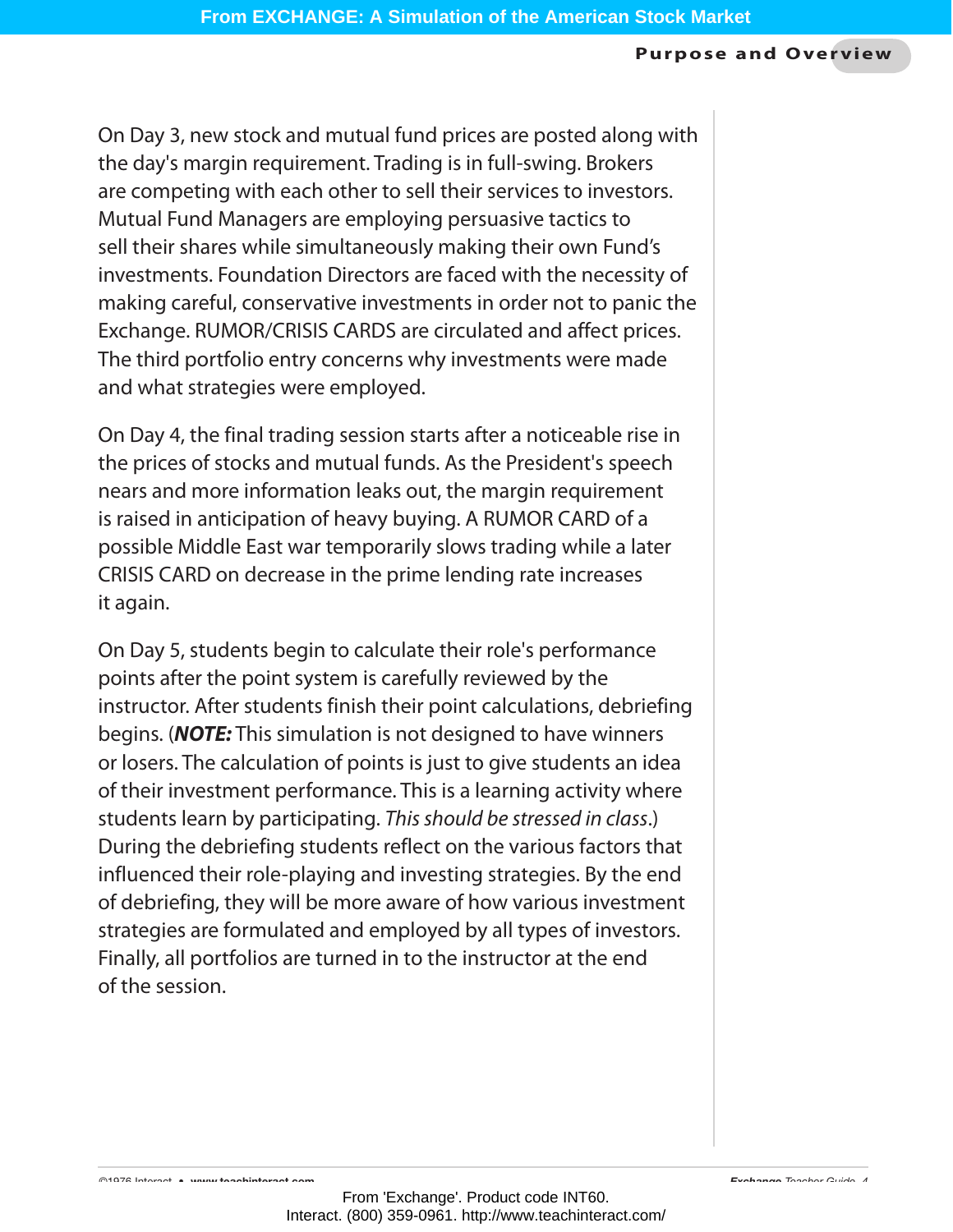# **Setup Directions**

**1. Role Identifications:** For a class of 36, the 36 role IDs are divided into the following exchange groups: 18 Individual Buyers, 3 Foundation Directors, 6 Brokerage Firm Executives, 6 Mutual Fund Managers, and 3 Exchange Accountants. (If you have fewer than 36 students, delete some Individual Buyers.) The Individual Buyers, Mutual Fund Managers, and Foundation Directors are all investors concerned with increasing the total worth of their portfolios. The Mutual Fund Managers need to invest wisely to attract buyers to invest in their Funds. The Foundation Directors must invest conservatively so they won't panic the Exchange. The Brokers are concerned with brokerage fees. margin requirements. and smart investment counseling. all of which directly affect the number of clients they attract. The Exchange Accountants concentrate on accurately posting stock and mutual fund prices and the administration of all transactions. Note the role division given on the chart below.

| <b>Exchange Group</b><br>& ID Color Code    | % Exchange | <b>Number in</b><br><b>Simulation</b> |
|---------------------------------------------|------------|---------------------------------------|
| <b>Individual Buyers</b><br>(Green)         | 50.0%      | 18                                    |
| Foundation<br>Directors (Red)               | 8.35%      | 3                                     |
| <b>Mutual Fund</b><br>Managers (Blue)       | 16.7%      | 6                                     |
| <b>Brokerage Firm</b><br>Directors (Yellow) | 16.7%      | 6                                     |
| Exchange<br><b>Accountants</b><br>(White)   | 8.35%      | 3                                     |

©1976 Interact • **www.teachinteract.com** *Exchange Teacher Guide 5*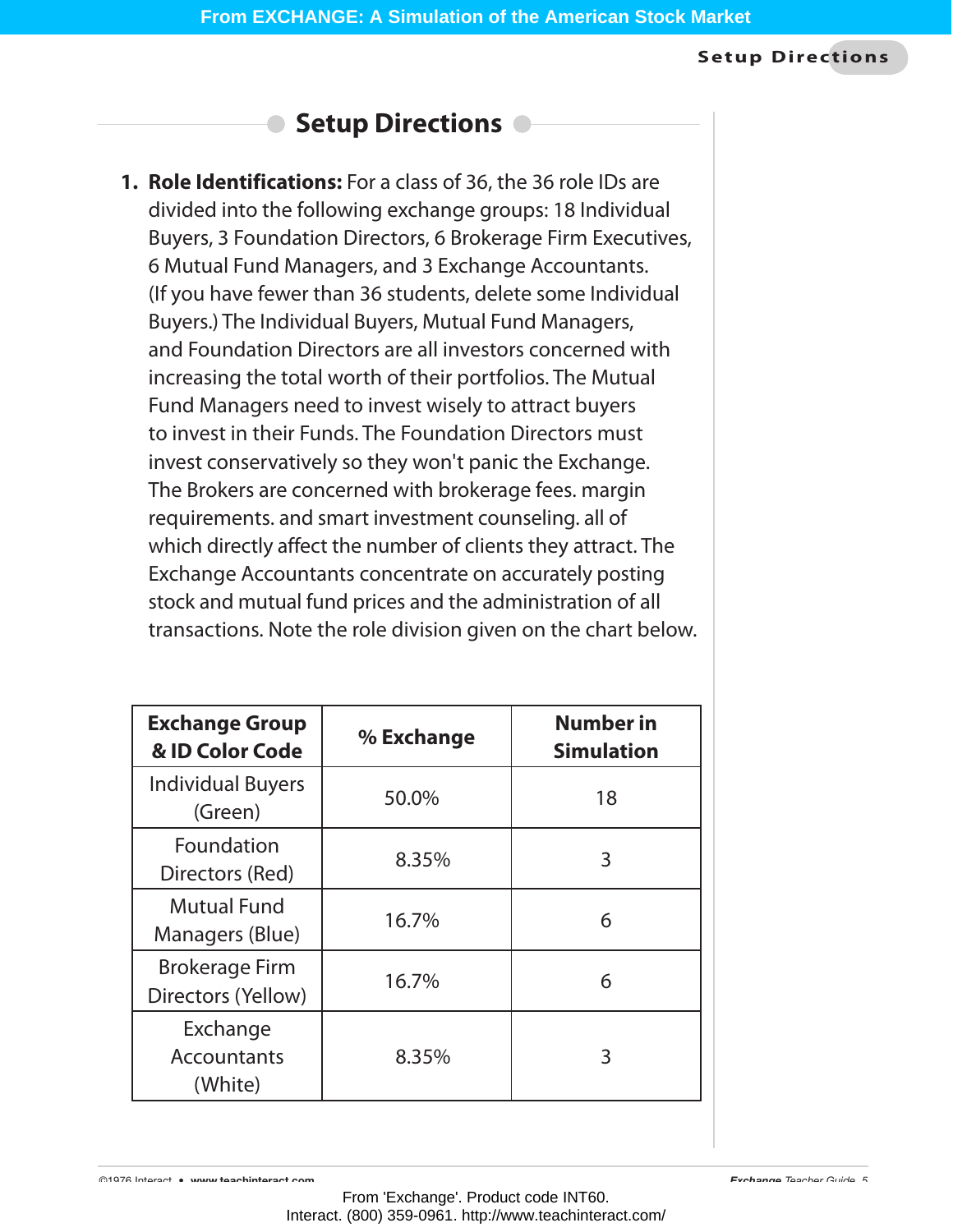- **2. Role Id Tags:** Obtain colored construction paper (green, red, blue, yellow, and white) and cut into approximately  $4" \times 6"$  rectangles. At the end of Day 1 you will give each student a tag corresponding to his/her color-coded exchange group to use while making an ID tag for homework.
- **3. Assigning Roles:** Decide how you want the Role IDs distributed among your students. You have two alternatives: **Chance** or **Choice**.

**Chance:** If you want to leave the selection of roles up to chance, place ID numbers 1, 2, 4, 5, 9, 11, 12, 13, 14, 17, 19, 22, 23, 26, 28, 30, 34, and 35 on separate slips of paper and drop in a box marked *Men*; also place numbers 3, 6, 7,.8. 10, 15, 16, 18, 20, 21, 24, 25, 27, 29, 31, 32, 33, and 36 on separate slips and drop in a container marked *Women*. These numbers are keyed to identities listed in the STUDENT GUIDE.

*Choice:* After students read the Role IDs, they write their first three choices of the role they would like to play on a piece of paper. While the students are reading the rest of their STUDENT GUIDE, you will match IDs to student choices whenever possible. Stronger students will usually choose the most demanding roles and this makes the simulation more stimulating.

 $M_{\mathbf{e}}$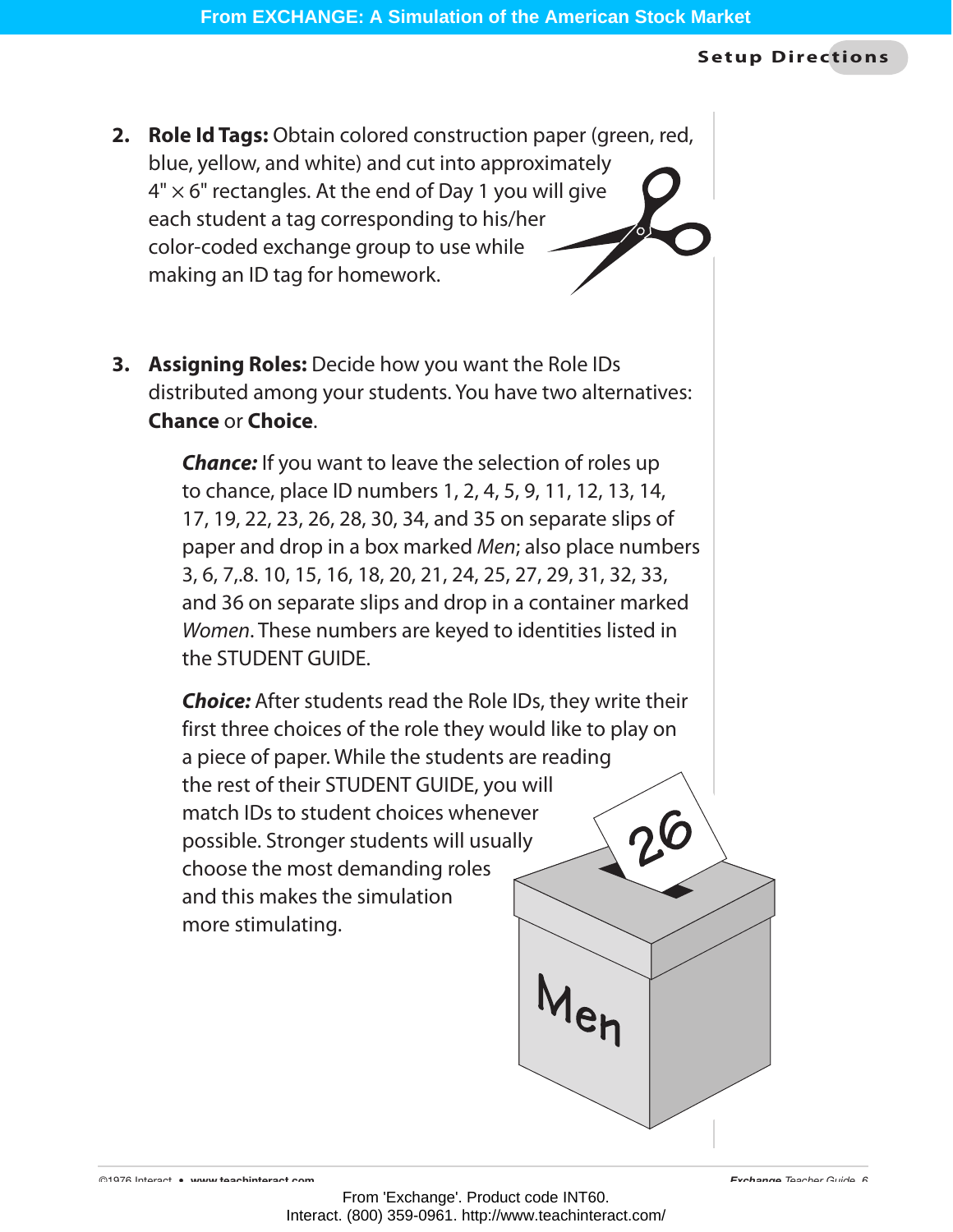- **4. Duplication:** Make photocopies of the STOCK CERTIFICATE and MONEY SHEET pages of this Teacher Guide. Then run off at least 100 sheets of STOCKS, cut the sheets in half, and file for future use. Run off 200 sheets of MONEY, cut the denominations apart with a paper cutter, rubber band together, and file them for future use.
- **5. RUMOR/CRISIS CARDS:** Below is a list of suggested "cards." Depending on your class situation, choose the 5 or 6 you feel are the most appropriate. Type each on a separate  $3" \times 5"$ card. (You may change them or write new ones if you feel it is necessary.) Write *Rumor* or *Crisis* in bold letters on the back side of each typed card, depending on which it is. Circulate at least 2 or 3 of them during Days 3 and 4, including those specifically designated for Day 4. (An alternate method is to designate one of the Exchange Accountants as "Information Specialist" and have her/him write the RUMORS and/or CRISES on the chalkboard or on an overhead projector as"bulletins.")

# *Rumors*

- OPEC Oil Ministers are said to be considering a one month oil embargo on oil imports into the U.S. (See first CRISIS below.)
- Rumors are spreading of war in the Middle East. Local skirmishes are increasing. (Use on Day 4.)
- Unidentified congressional spokesman reports that enough votes now exist to pass the proposed tax cut bill.
- Word of an impending telephone company workers strike has leaked out as contract negotiations are reaching an impasse. (See fourth CRISIS below.)

©1976 Interact • **www.teachinteract.com** *Exchange Teacher Guide 7*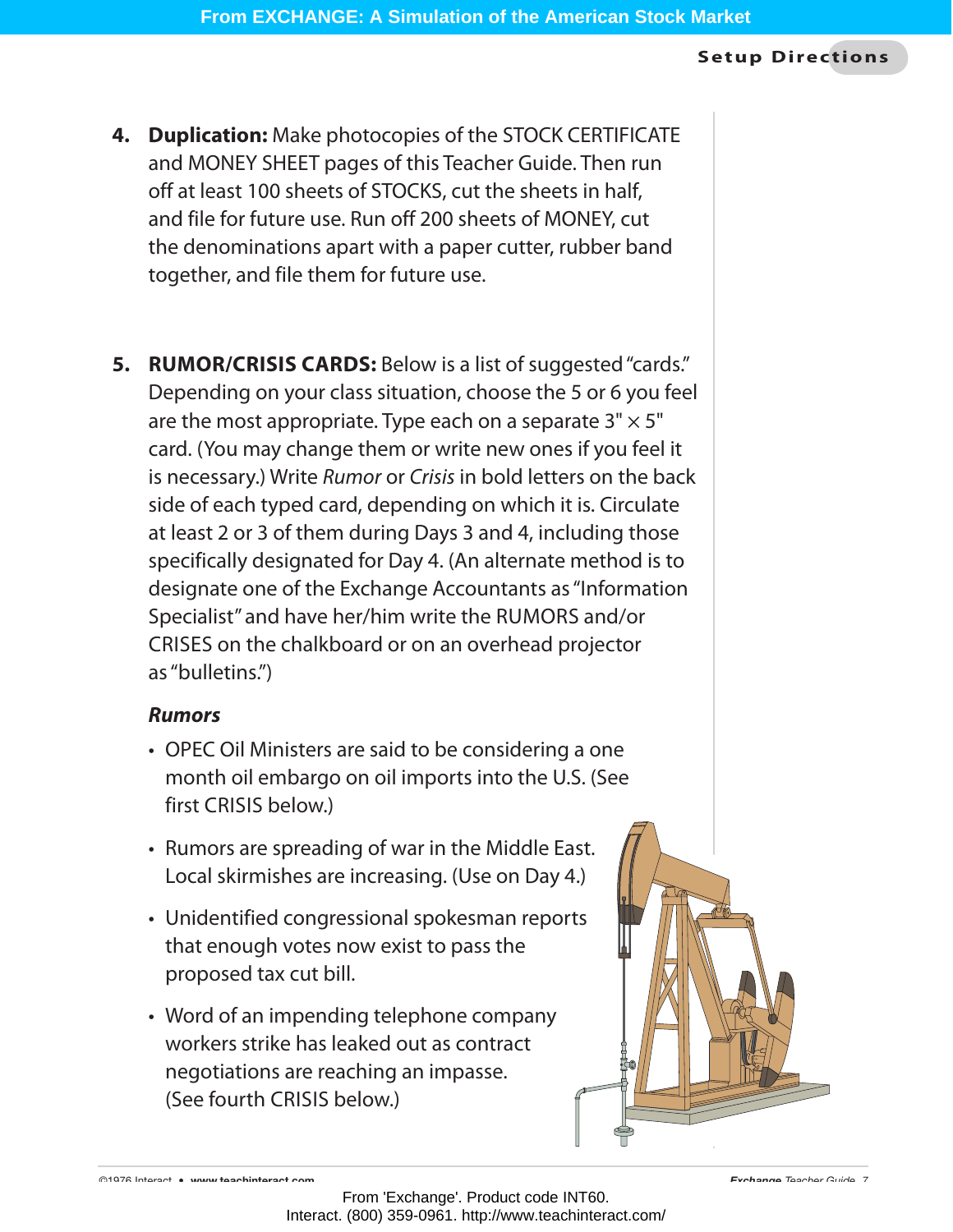• The Harold Poll announces increased public confidence in national institutions for the first time in three years.

## *Crises*

- OPEC Oil Ministers announce a temporary, one month oil embargo on oil exports to the U.S. Allied Oil, down 4; Mack Frisbee Productions, down 2; Standard Utilities, down 3; Global Airlines, down 1; Tri-State, down 2; American Growth, down 1.
- New York First National Bank. one of the nation's 10 largest, has failed. Allied Oil, Eastern Chemical Company, General Mobiles, International Data Computers, down 3; Kenya Mining Company, Mack Frisbee Productions, National Telephone Company, Standard Utilities, Tri-State, down 2; AJO Electronics, Global Airlines, American Growth, down 1.
- The Prime Lending Rate falls one point. Allied Oil, Eastern Chemical, General Mobiles, International Data Computer, up 4; Kenya Mining, Mack Frisbee Productions, National Telephone Company, Standard Utilities, up 3; AJO Electronics, Global Airlines, Tri-State, American Growth, up 2. (Use on Day 4.)
- Telephone workers' contracts have been signed at the last minute. National Telephone Company, up 4; AJO Electronics, up 2; International Data Computers, Tri-State, up 3; American Growth, up 1.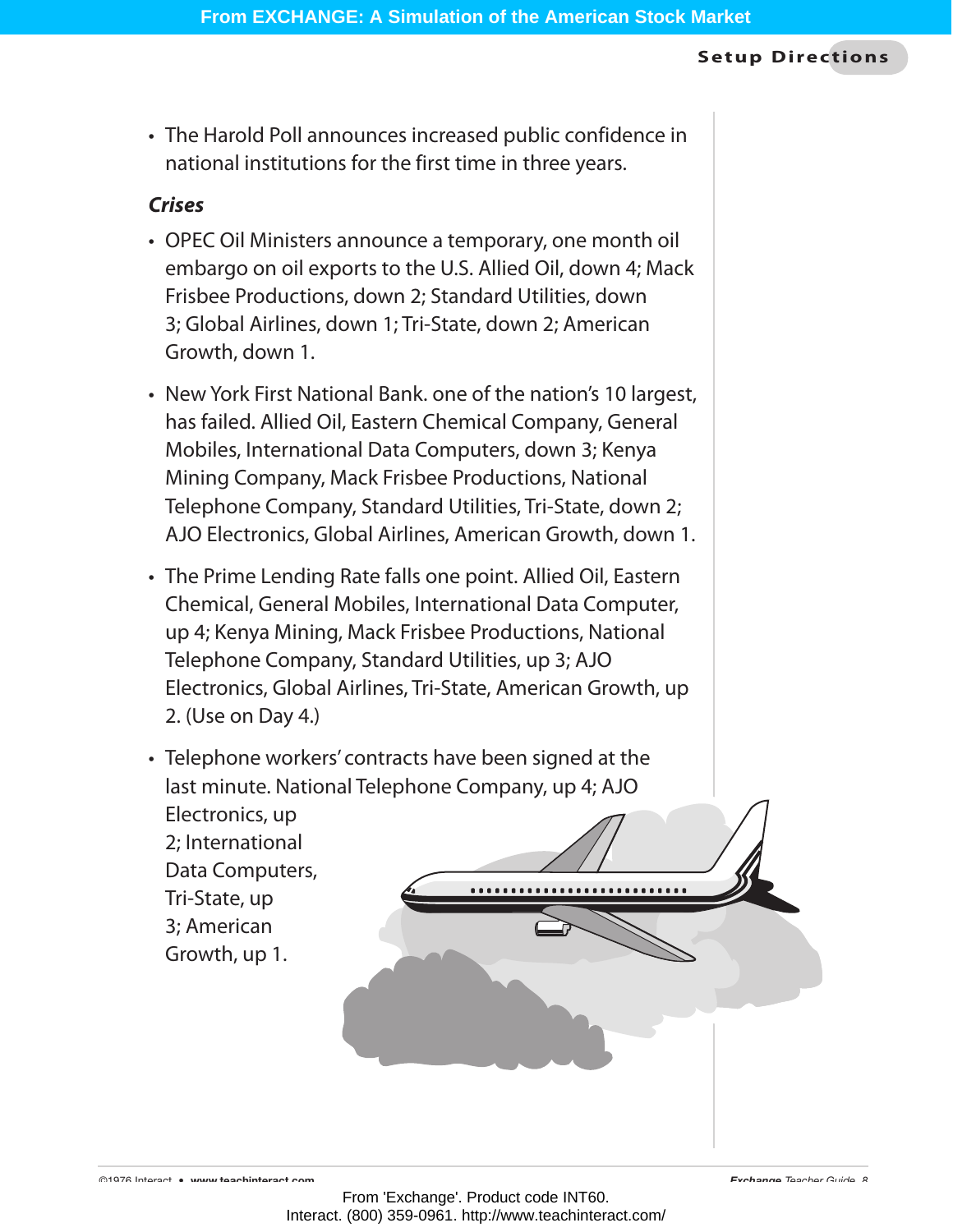**Daily Directions** *Day 1*

**Daily Directions**

*Day 1*



- 1. Hand out STUDENT GUIDES and have students read them. Explain why you are having the class play EXCHANGE and what you hope they will gain from it.
- 2. Using **Choice** or **Chance**, distribute student role IDs. If you choose **Choice**, have students thoroughly read entire STUDENT GUIDE while you are matching roles with choices.
- 3. Ask students to reveal their roles to the rest of the class by telling their name, a little about their role, and how they envision playing it.
- 4. Hand out colored construction paper pieces to students and explain the color code for each Exchange group. Tell students they are to make their own role ID tags during overnight homework. Remind them of the 4 things they should have on their tag: Name, Exchange Role, Occupation, and Amount of Capital.

| Name: Douglas Owen            |  |
|-------------------------------|--|
| Role: <i>Individual Buyer</i> |  |
| Occupation: <i>Farmer</i>     |  |
| Amount of Capital: 810,000    |  |